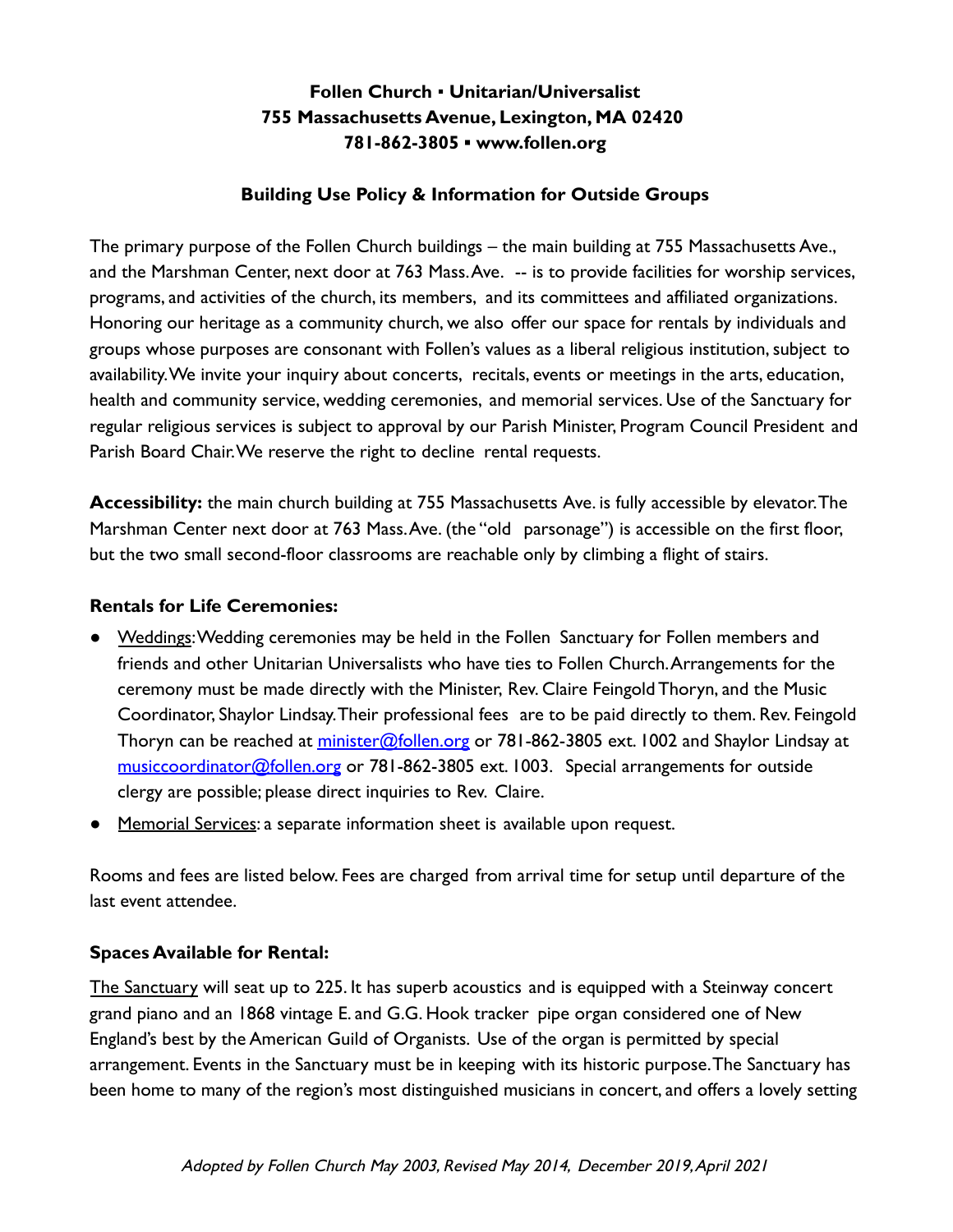for weddings and memorial services. Fee: \$330 for 3 hours (minimum time), \$80 for each additional hour.

The Community Center is located on the ground floor behind the Sanctuary. It is a tiled floor space of about 1,900 square feet that will accommodate up to 100-160 depending on use and furniture setup. It is equipped with a piano (Yamaha Electronic), ceiling-mounted projector and microphone connections.There is an adjoining full kitchen. Fee: \$150 for 2 hours (minimum time, except for a post-concert reception), \$75 each additional hour. Fee for use of kitchen for cooking, baking, or other food preparation: \$50. No fee for using sinks and serving counters without cooking.

The Sonin Room is a light-filled, open floor space with vaulted ceiling and wooden floor on the third floor, suitable for music rehearsals, intimate concerts, receptions, and large meetings. It is equipped with a grand piano. Chairs, tables, microphones and a projector are available as needed. 840 square feet, capacity up to 96 depending on use and furniture setup. Fee: \$150 for two hours (minimum time), \$75 for each additional hour.

### Meeting Rooms

- The Anne Smith Room is located on the second floor behind the Sanctuary. It is a carpeted space of about 405 square feet that will accommodate up to 27 people, depending on furniture setup. The room is equipped with a piano (Yamaha Electronic), wooden chairs, and a ceiling-mounted projector.The adjoining kitchenette is available for use at no extra charge. Rental fee: \$60/hour.
- The Marshman Center ground floor meeting room is a carpeted space of about 360 square feet that will accommodate 20 to 40 depending on setup. The room is handicapped accessible and is furnished with a conference table and chairs.The adjoining kitchenette is available for use at no extra charge.A handicapped-accessible bathroom is nearby on the ground floor. Rental fee: \$60/hour.
- Meeting Room #210 on the third floor is furnished with a meeting table and chairs. Capacity 18 people, 261 square feet.The kitchenette nearby is available for use at no extra charge. Rental fee: \$50/hour.
- Meeting Room #213 at the rear corner of the third floor is furnished with a meeting table and chairs. Capacity 18 people, 268 square feet.The kitchenette nearby is available for use at no extra charge. Rental fee: \$50/hour.
- Chalice Room is located on the third floor of the main building. It is furnished with a table and chairs, maximum occupancy 8 people, 204 square feet. Rental fee: \$25/hour.
- Marshman Center Classrooms (two) are on the second floor (no elevator) and are equipped with a table and chairs. Each classroom will hold about 8-10 people. A bathroom is located on the  $2<sup>nd</sup>$ floor. Rental fee: \$25/hour.

#### **Kitchens**

The kitchen adjoining the Community Center can be rented for an additional fee of \$50 per event. Use of kitchenettes is included in the usage fee. All equipment in these spaces must be used in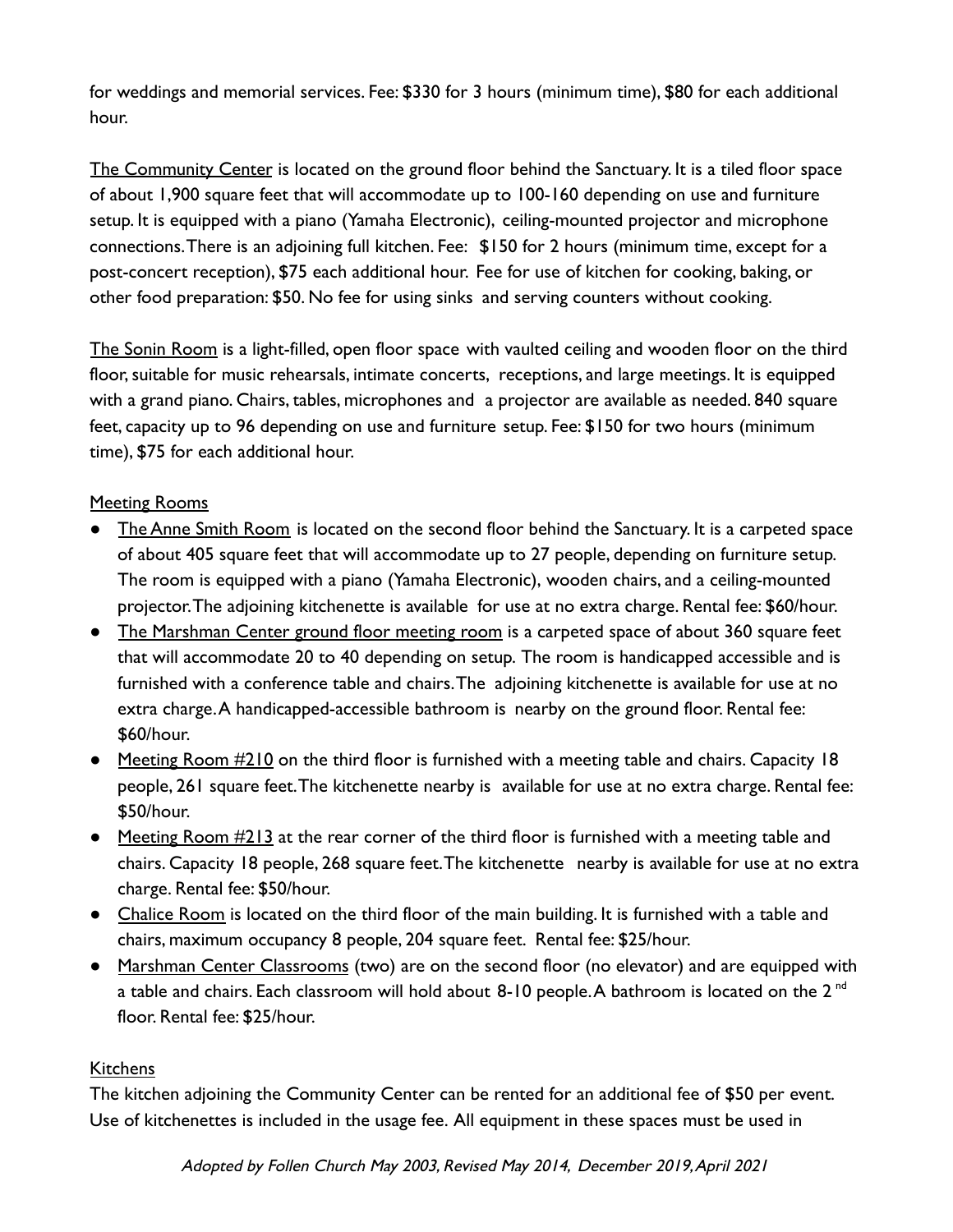compliance with posted operating instructions. Renters may use refrigerators for food storage during their rental period if space is available. (Refrigerator availability is not guaranteed, depending on what else is going on at the church.) Renters must remove or discard all refreshments upon departure; food and beverages may not be left on counters or in refrigerators.

#### Building Security

Follen Church requires that our Sexton open and close the facility and oversee outside Users' one-time rentals. Signed members may rent rooms other than the Sanctuary without Sexton services if they agree to take responsibility for setup, oversight, and cleanup, but must hire the Sexton for Sanctuary rentals. (Limited exceptions to this policy are available, at the judgment of the Church Administrator.) The Sexton's fee must be paid directly to him at the rate of \$30 per hour, 3 hours minimum.

#### Reservation Procedures & Cancellation/Refund Policy

Everyone using the building for an event, including members of Follen Church, must complete a Building Use Agreement Form, which includes an acknowledgement of liability for harm that might result from activities conducted at the User's event. Active signed Follen members, as a privilege of signed membership, may have free use of the building for weddings and memorial services of family members; donations for such uses are appreciated, however, and the Sexton's fee is required for all renters, members and non-members alike. For uses other than weddings and memorial services, signed members, and current employees, may use space at a discount of 20% off the regular fee.The person who signs the Building Use Agreement Form is responsible for assuring that all the terms and conditions defined in the Building Use Policy and Agreement are observed.This responsibility applies to all Users alike, regardless of Follen membership.

**Individuals interested in reserving space should direct their inquiries about date and space availability to Linda Hein, Business Manager, at businessmanager@follen.org or 781-862-3805, ext. 1005.** If space is available when requested, she will fill in a Building Use Agreement form and send it to the User.

The sample Building Use Agreement (pages 4-6) specifies policies for rentals of Follen Church space. The Church Administrator will fill out the Agreement and send it to the renter for signature after the details of a rental have been agreed upon by the renter and administrator, and the rental reservation will be confirmed by return of the signed Agreement. Dates for paying rental fees will be specified on the Agreement. Checks should be made payable to Follen Church and sent (or delivered) to 755 Massachusetts Avenue, Lexington, MA 02420.

Although Follen makes every effort to provide a safe and secure environment in its buildings and on its grounds, outside renters must accept ultimate responsibility for safety at their events. **Renters are urged to use the pedestrian-activated stoplight to cross Massachusetts Avenue.**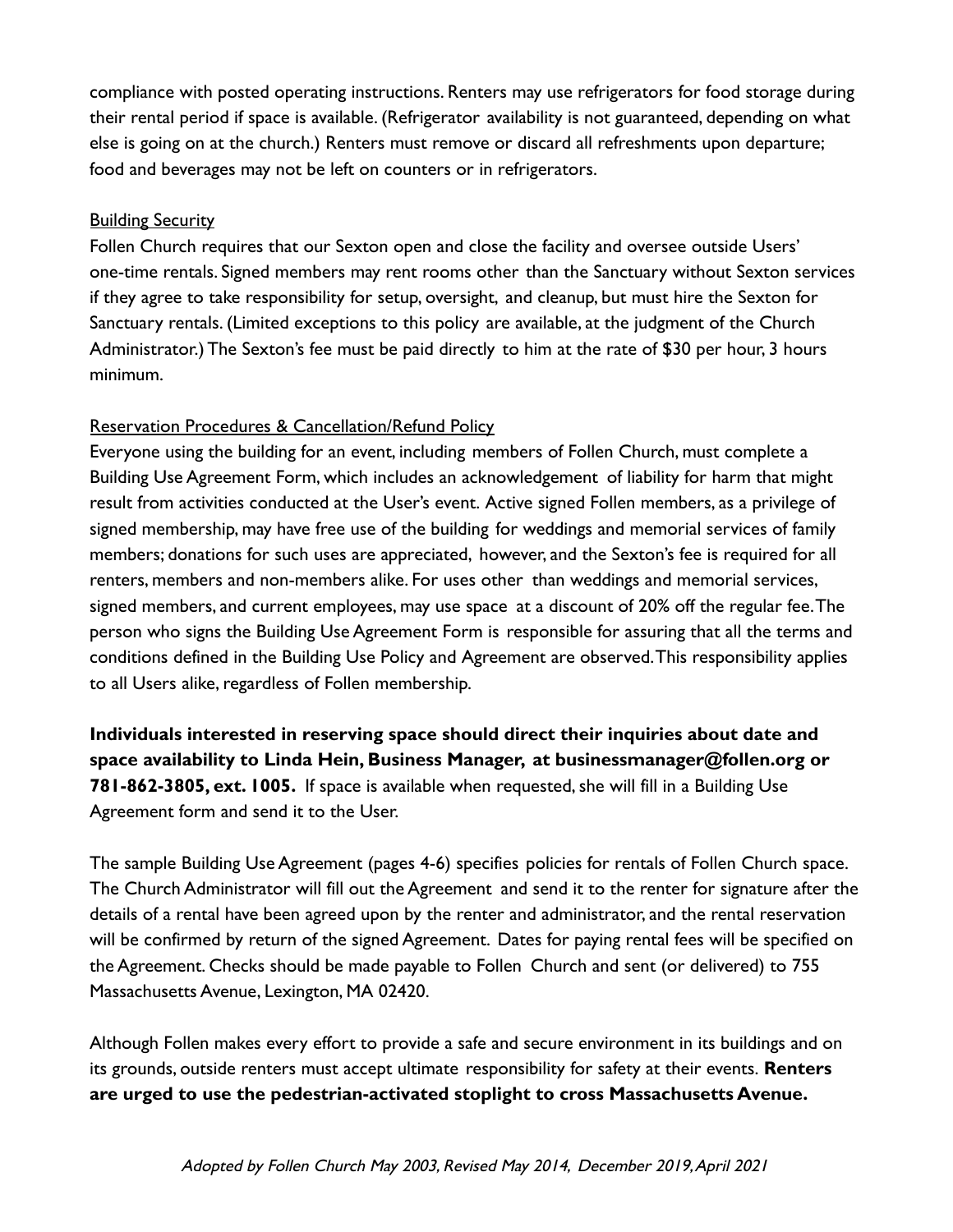As a religious organization whose first obligation is to its members, Follen Church may need to amend the Agreement to reschedule or re-assign the reserved space should it be needed for a Memorial Service and Reception.This occurs very infrequently; every accommodation will be made to respect existing building use agreements. But if such a circumstance should arise, a refund will be offered.

Cancellation by a Renter: in the event of a cancelled reservation, refunds are available.A full refund is offered for cancellation at least one month prior to rental date and a partial refund for cancellations less than one month before the rental date – negotiable, depending on circumstances.

Inclement weather: for weather-related cancellations, we will make every effort to re-schedule at a mutually agreeable time. If a new date isn't available, a refund will be given.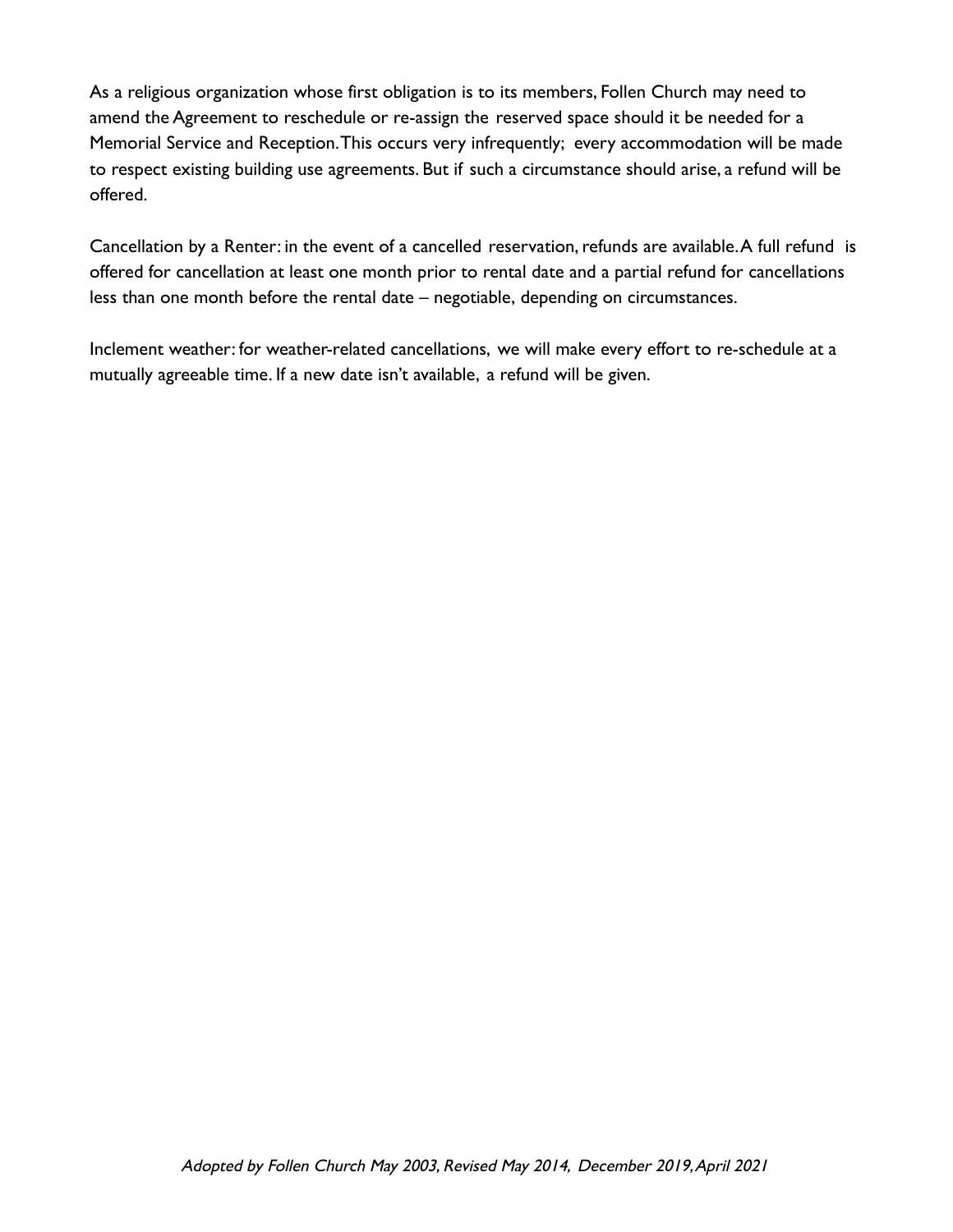# **Follen Church ▪ Unitarian Universalist**

755 Massachusetts Avenue, Lexington, MA 02420 781-862-3805 · [www.follen.org](http://www.follen.org)

#### **SAMPLE Building Use Agreement One-Time Use**

Follen Church agrees to offer the use of space and facilities in its buildings as noted below. The person signing this Agreement agrees to accept responsibility for ensuring that all the Terms and Conditions defined in this Building Use Agreement are observed.

Name of Event or Organization Contact Person Phone Email address Event Date Arrival Time Event Start Time Departure Time

**Beginning & ending times for Sexton to open the building, oversee building use during the event, and secure the building after everyone is gone. Sexton's fee is \$25/hour or partial hour; 3-hour minimum. Please allow for setup and cleanup time; rental fees are calculated from arrival to departure.**

Space to be rented (check all that apply)

| Anne Smith Room                 | Marshman Center Meeting Room            |
|---------------------------------|-----------------------------------------|
| <b>Community Center</b>         | Marshman Center Classroom 1             |
| <b>Community Center Kitchen</b> | Marshman Center Classroom 2             |
| Chalice Room                    | Sonin Room (3rd Floor Music Center)     |
| Meeting Room #210               | Sanctuary                               |
| Meeting Room #213               |                                         |
| Space Usage Fee:                | Sexton Fee:                             |
| Check payable to Follen Church  | Cash or check payable to James McFeeley |
| Date Due:                       | Date Due:                               |

**Terms and Conditions** of using space at Follen Church follow on the next two pages, including our current COVID safety guidelines. Please read them carefully. Sign and return this Agreement and keep the second copy for your records. User's signature will indicate that User understands and will abide by the Terms and Conditions. Space reservation will not be complete until Church Administrator has received a signed copy of this Agreement. Send signed copy to [businessmanager@follen.org](mailto:businessmanager@follen.org) or to Follen Church, Attn: Linda Hein, 755 Massachusetts Ave., Lexington, MA 02420.

Adopted by Follen Church May 2003, Revised May 2014, December 2019,April 2021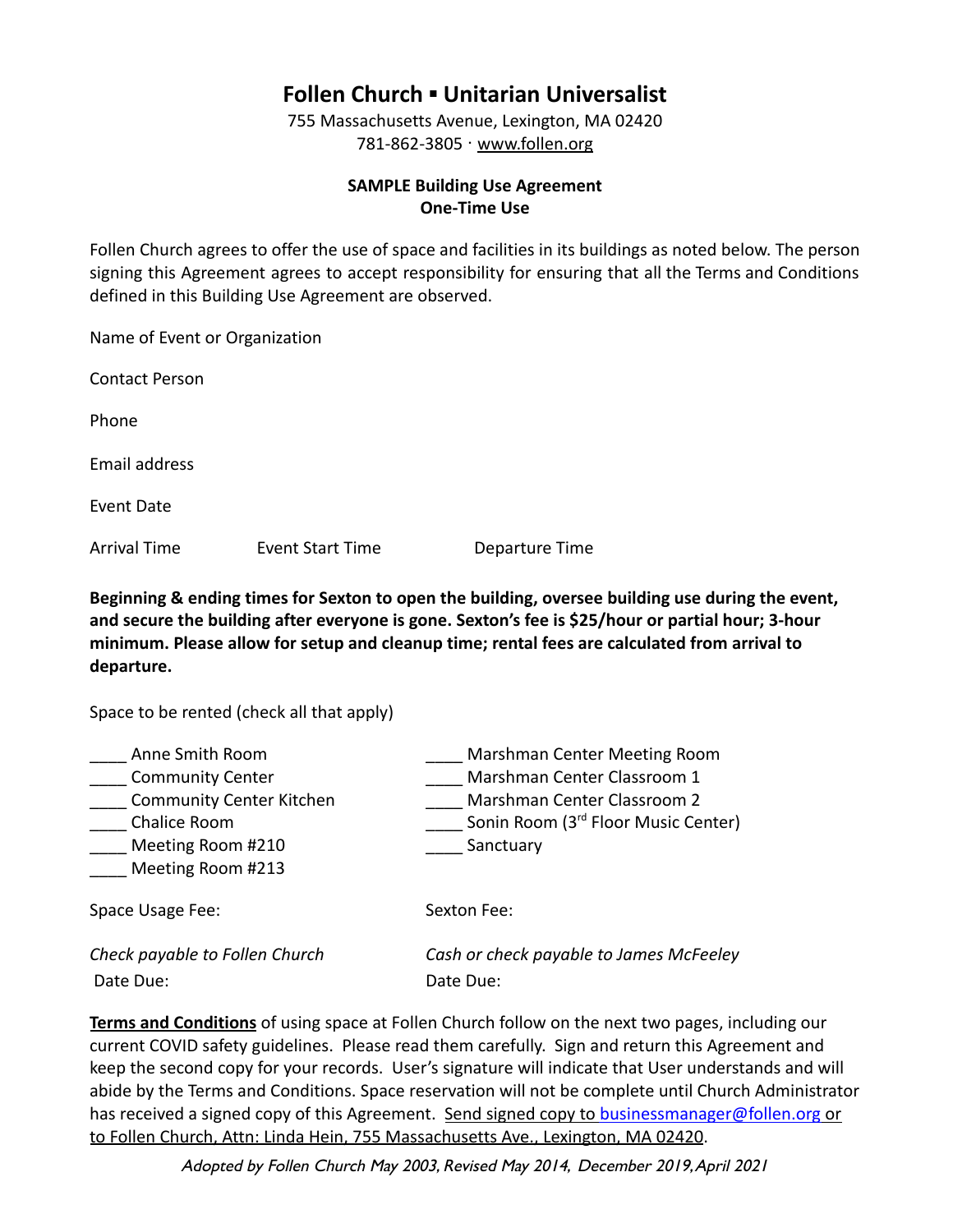#### **Terms and Conditions**

**Smoking,** candles, and any other uses of fire are strictly prohibited.

**Children** must be supervised at all times.

**In the Sanctuary**: No food or beverages are allowed. The piano and pulpit may not be moved from their positions except by Follen staff. Only the existing pews and rear benches may be used for seating. Fire regulations prohibit placement of additional chairs in the aisles.

**Kitchens**: Users must provide their own food supplies, including coffee and paper goods (a list of recommended caterers is available upon request). Users must comply with all posted food safety rules. No food may be left on the premises, including in the refrigerators. Proper handling of trash and recycling is expected: put recyclables in designated bins, not in trash cans.

**Furniture and Equipment:** All furniture, musical instruments and equipment must be left in the same condition and location in which they were found. Any damage must be reported to the Sexton or Church Administrator, and the cost of repair or replacement will be the responsibility of the User.

**Publicity:** The name "Follen" or "Follen Church" may not be used in the title of any User's event or in conjunction with the event or any meeting except as a description of its location. No use of any kind may be made of the phone number, email address or website of Follen Church in the signs, press releases, publicity or other communications about the event or meeting(s).

**Signs:** Signs may be posted at the Church on the day of rental using painter's tape, but must be removed upon departure. Nails, tacks, screw hooks, and adhesive tape may not be used.

**Insurance and Liability:** Follen's insurance does not cover outside users -- neither individuals nor groups -- who are conducting non-church activities on Follen Church property. By signing this Building Use Agreement, outside parties using the building, whether for a fee or not, agree to indemnify and hold harmless Follen Church and its officers, agents, employees, members, and officers from and against any and all liability, action, claim, demand, loss, expense, or damage (including reasonable attorneys' fees) caused by or arising in connection with this rental event. This includes signed members of Follen Church who are renting space for private events.

**Alcohol Policy:** Follen's insurance company advises that outside Users renting space at Follen provide proof of insurance coverage if they plan to serve alcohol at their event. Renters who choose to serve alcohol will be required to sign an acknowledgement of responsibility for ensuring that alcohol is consumed only by those of legal age and in moderation. Alcohol may not be sold.

**Handicapped accessibility:** The main building, 755 Massachusetts Ave., is fully accessible by elevator. In the Marshman Center (next door at 763 Mass. Ave.), the first floor meeting room is accessible by a ramp. Access to the Marshman Center second floor classrooms requires climbing a flight of stairs.

**Parking:** Parking is permitted in the church-owned lot across the street from the Sanctuary and on the street except where indicated by signs. Designated handicapped spaces are available near the building. No other cars are permitted to park in the driveway alongside the church building. Do not park in the designated minister's spot at any time, and do not park in the designated Fire Lane in front of the Waldorf School next door to Follen. *Please encourage your attendees to use the pedestrian-activated light to cross Massachusetts Ave.*

**Safety:** Although Follen makes every effort to provide a safe and secure environment in its buildings and on its grounds, outside renters must accept ultimate responsibility for safety at their events.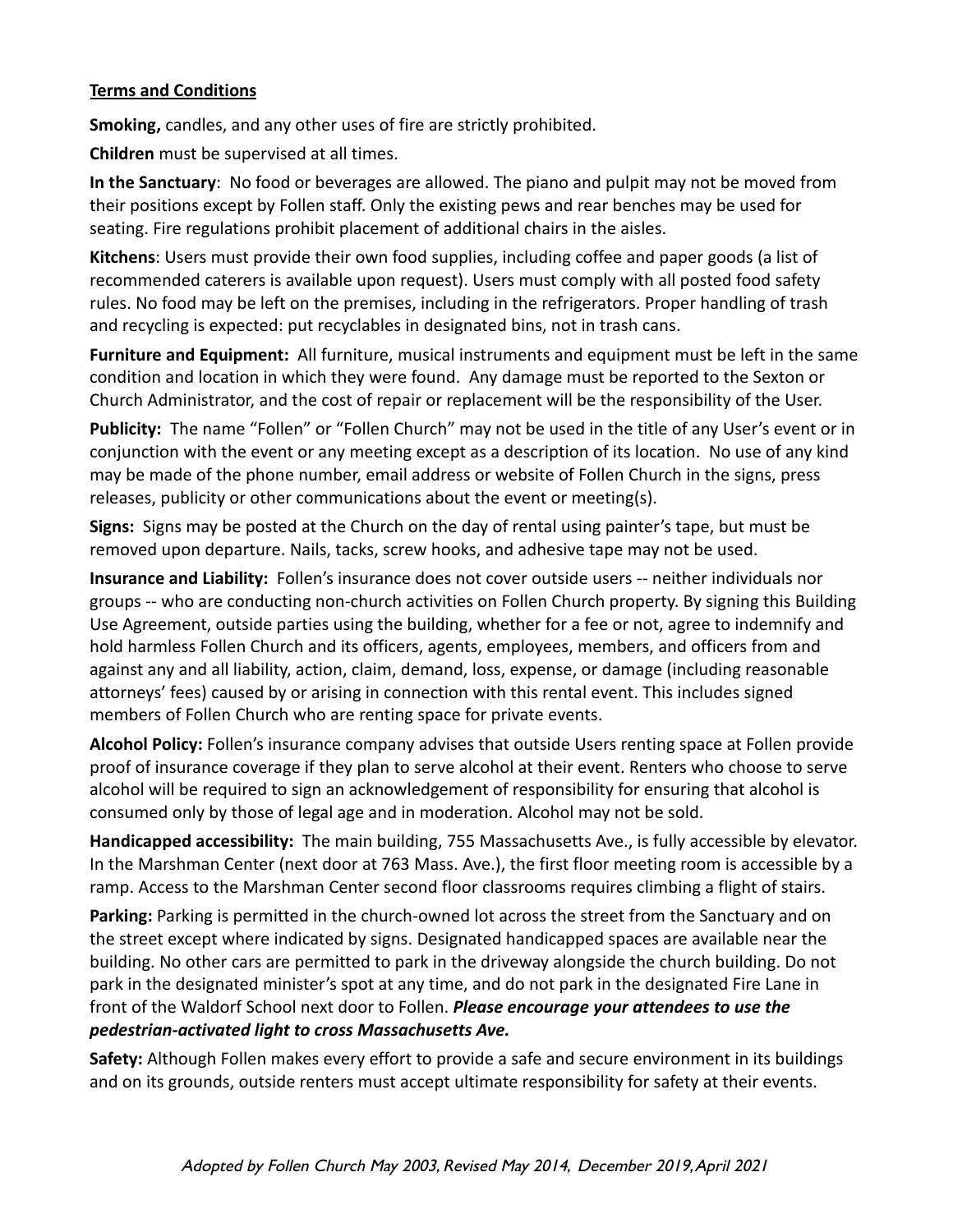**Miscellaneous:** Thermostats may not be adjusted, nor may any furniture or equipment be removed for use out of doors of the church buildings, nor may any posters or other materials on the walls of the buildings be removed without consulting the Sexton or Church Administrator.

The use of the buildings and facilities of Follen Church Society is subject to the laws of the Town of Lexington and the Commonwealth of Massachusetts. The person signing this Agreement accepts responsibility for compliance with these laws and with the Terms and Conditions of this Agreement.

#### **COVID-19 Guidelines**:

#### **For All Events:**

- 1. For any event, please recognize that outdoor gatherings are safer than indoor gatherings.
- 2. Every gathering should have an appointed Safety Observer to remind folks to maintain physical distance, maintain safety hygiene (hand sanitizer and/or handwashing) and to wear masks. Anyone refusing to observe physical distancing, wear a mask or continues to wear a mask improperly will be asked to leave the event.
- 3. Attendance must be kept with full names and contact information for any future contact tracing. An exception may be made for Alcoholics Anonymous.
- 4. If someone attends an event at Follen and later is diagnosed with Covid-19, we will rapidly alert attendees. Events may have to be cancelled with short notice.
- 5. Proper mask-wearing is mandatory for all those present over the age of three.
- 6. Maintain a physical distance of a minimum 6 feet apart for each household.
- 7. Minors need a parent or designated adult present. FUUY Youth Group may be granted special permission for occasional gatherings which do not require parental attendance, but do require a 1:6 adult to youth ratio, with a minimum of 3 adults present.
- 8. Consideration must be given to inclusivity, accessibility, and equity when planning gatherings.

### **Indoors:**

- 1. We follow the state guidelines, keeping indoor use to a minimum. Meeting outdoors is still safer.
- 2. We still expect, at this stage, that all people using our space indoors will remain distanced and masked, even if vaccinated. Our space is used by a mix of people, some of whom will not be able to be vaccinated for some time.
- 3. We are allowing use of three rooms that are large enough to allow for meaningful social distancing: the Sanctuary, the Sonin Music Room, and the Community Center. The main kitchen will be available for food preparation. Note that the three rooms, the Sanctuary, the Sonin Room, and the Community Center / Kitchen are on separate ventilation / air recirculation systems.
- 4. Sanctuary: maximum of 46 people
- 5. Sonin Room: maximum of 16 people
- 6. Community Center: maximum of 30 people
- 7. Kitchen: maximum of 4 people (no eating or drinking allowed at this time)
- 8. No unmasked performance is permitted with an audience present.
- 9. Unmasked musicians, maintaining 25 foot distance (unless in the same household) can create recordings of vocal or wind instruments with no audience present.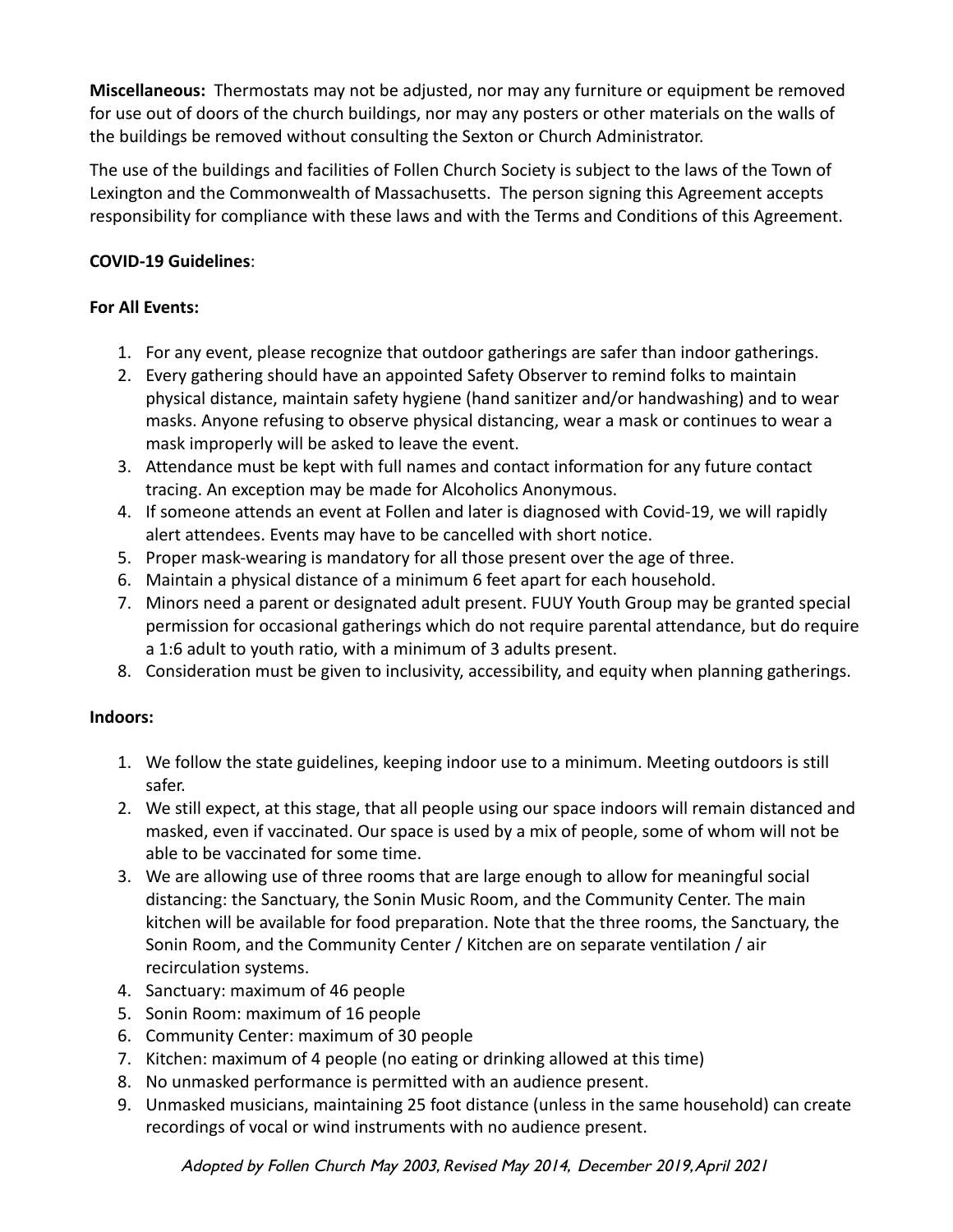- 10. Masked musicians, maintaining 10 foot distance (unless in the same household) can create recordings with no audience present. Bell covers are recommended.
- 11. Indoor choir practices will not resume until September 2021 at the earliest.
- 12. No food or drink will be served at indoor events. People may bring their own beverage as needed.
- 13. Individuals preparing food for consumption by others must be masked and gloved, use hand sanitizer and wash hands frequently. While the kitchen may not be used to prepare food for indoor or outdoor gatherings, it may be used for example to prepare food for a shelter.
- 14. Hand sanitizer must be available for usage at several locations, readily available to those in attendance. We recommend use of hand sanitizer or hand-washing immediately upon entering the building.
- 15. Event participants are expected to clean up after themselves. A more thorough cleaning of all areas used will be conducted by Follen's sexton following the event.
- 16. Windows must be opened during events in the Sonin room to allow in outside air, and closed at the conclusion of the event. Other rooms incorporate outside air automatically and opening windows is optional, but recommended. Ensure all windows are closed at the conclusion of the event.
- 17. We recommend using the open stairway to access different floors. The elevator should only be used when necessary for accessibility or moving equipment.

#### **Outdoors:**

- 1. We will follow the state guidelines, which as of March 22, 2021 allow a maximum of 150 people gathered outdoors.
- 2. To maintain attendance under 150, any worship or event planned will include a sign-up.
- 3. Masks are mandatory.
- 4. No food or drink may be served.
- 5. Bathrooms are available indoors and people are expected to wear masks indoors.
- 6. If the event includes live music and/or communal singing, participants must be masked and 10 feet distanced. An unmasked performer can sing or play a wind instrument with 25 foot distancing from those gathered. Bell covers are recommended for wind instruments.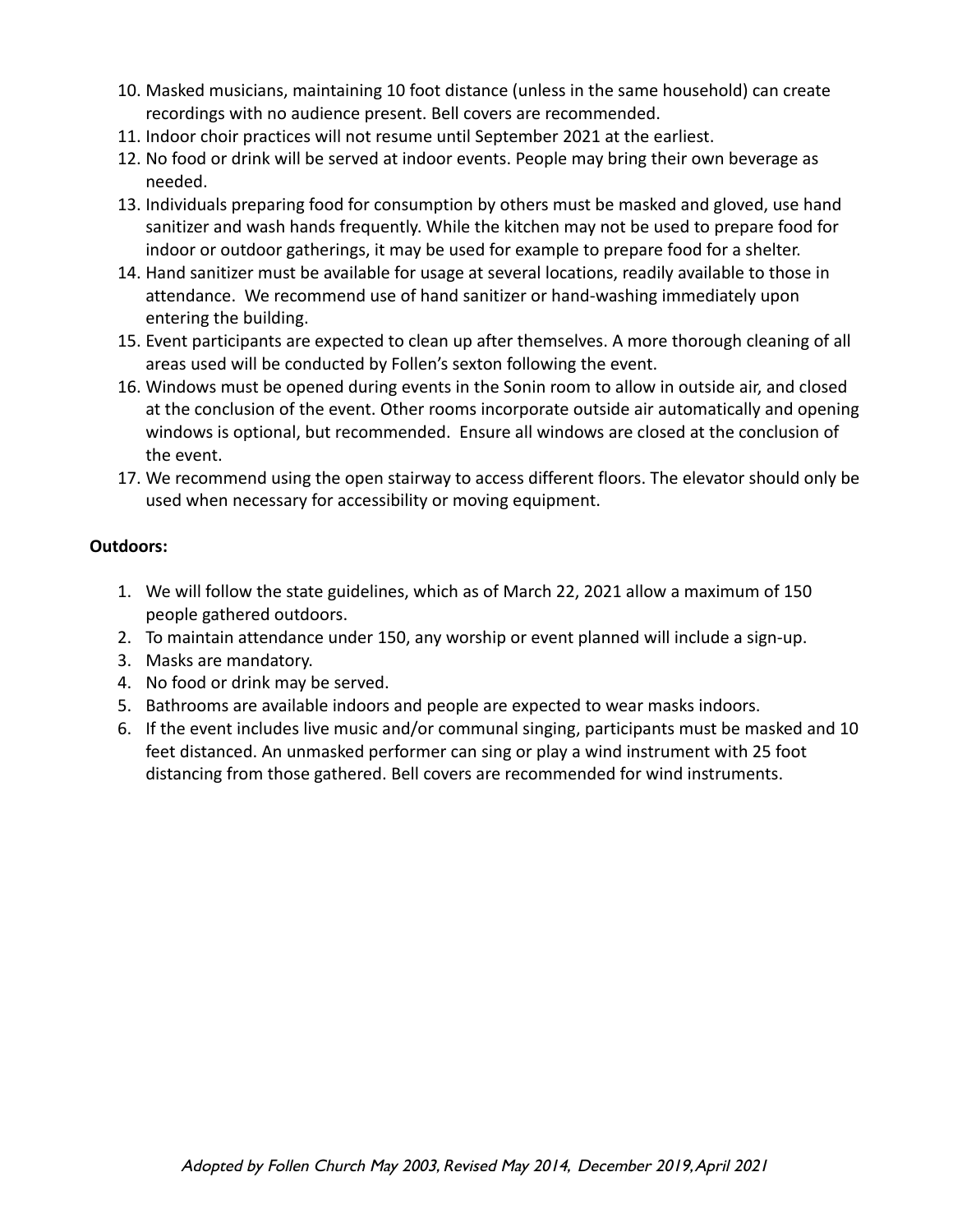Prepared by Follen Church Administrator:

Date:

**Renter's Signature(s):**

**I agree to indemnify and hold harmless Follen Church and its officers, agents, employees, members, and officers from and against any and all liability, action, claim, demand, loss, expense, or damage (including reasonable attorneys' fees) caused by or arising in connection with this rental event.**

Signed by Person Responsible for Non-Church Use:

Date:

**I plan to serve alcohol at my event (circle one): Yes No** *If yes, an additional signature is required:* **I will ensure that alcohol is consumed only by those of legal age and in moderation.** Signed by Person Responsible for Non-Church Use:

Date: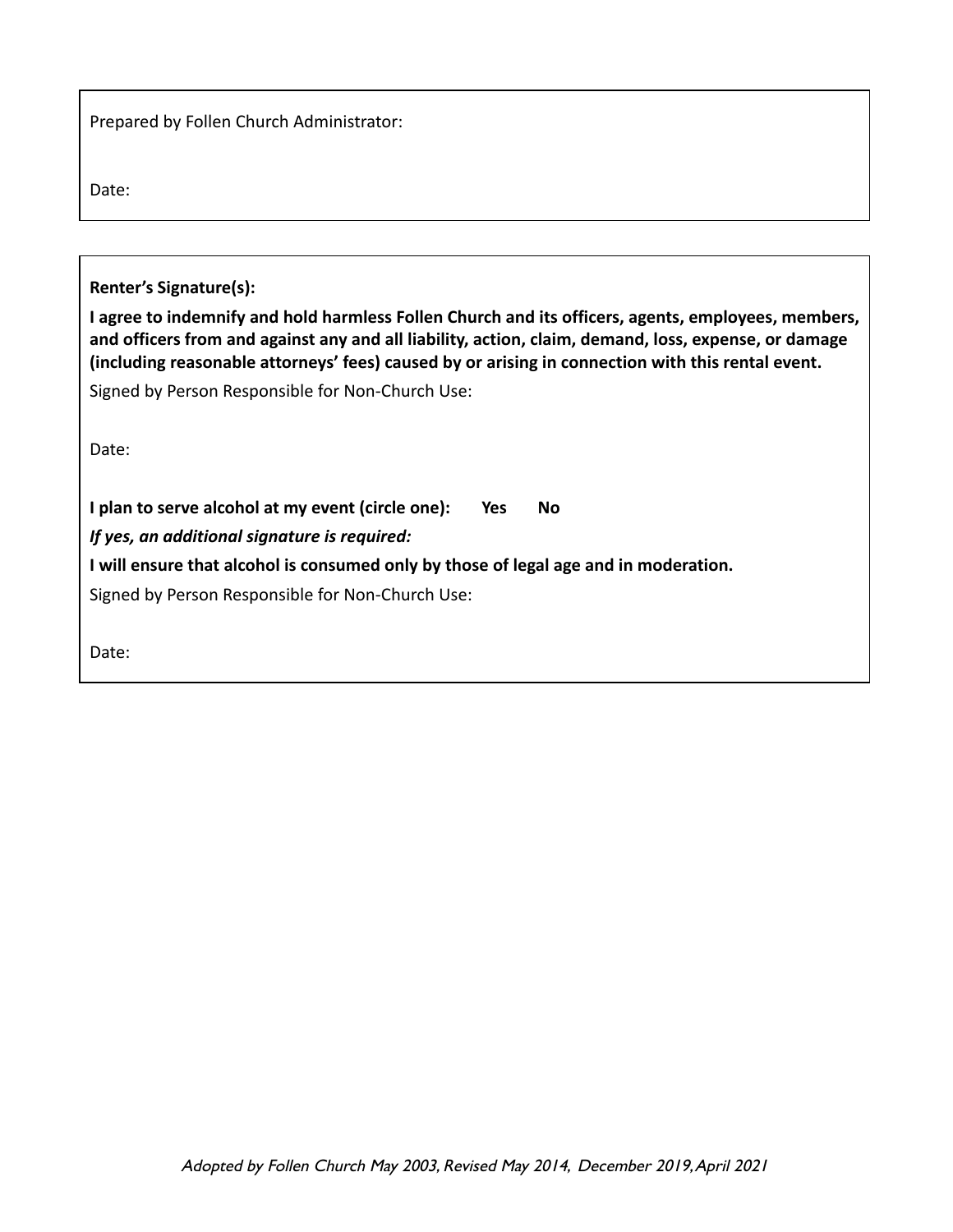## **Follen Church ▪ Unitarian Universalist**

755 Massachusetts Avenue, Lexington, MA 02420 781-862-3805 · [www.follen.org](http://www.follen.org)

#### **SAMPLE Building Use Agreement Repeated / Continuing Use**

Follen Church agrees to offer the use of space and facilities in its buildings as noted below. The person signing this Agreement agrees to accept responsibility for ensuring that all the Terms and Conditions defined in this Building Use Agreement are observed.

| Name of Event or Organization |                 |
|-------------------------------|-----------------|
| Contact Person                |                 |
| Phone                         |                 |
| Email address                 |                 |
| Start Date                    | <b>End Date</b> |
| Arrival Time                  | Departure Time  |

**Renters who use Follen space on an ongoing basis for classes, meetings, or rehearsals are not required to hire the Follen Sexton for their building use, although they may do so if they do not want to handle their own setup and cleanup. Renters will be given an orientation to the building, issued a key or door pass code, and expected to assume responsibility for opening up and securing the building after their use. They must observe the Terms and Conditions specified on the following pages. Rental rates are discounted 20% for repeated / continuing use.**

Space to be rented (check all that apply)

| Anne Smith Room<br><b>Community Center</b><br><b>Community Center Kitchen</b><br>Chalice Room<br>Meeting Room #210<br>Meeting Room #213 | Marshman Center Meeting Room<br>Marshman Center Classroom 1<br>Marshman Center Classroom 2<br>Sonin Room (3rd Floor Music Center)<br>Sanctuary |
|-----------------------------------------------------------------------------------------------------------------------------------------|------------------------------------------------------------------------------------------------------------------------------------------------|
| Space Usage Fee:                                                                                                                        | Sexton Fee (if applicable):                                                                                                                    |
| Check payable to Follen Church<br>Date Due:                                                                                             | Cash or check payable to James McFeeley<br>Date Due:                                                                                           |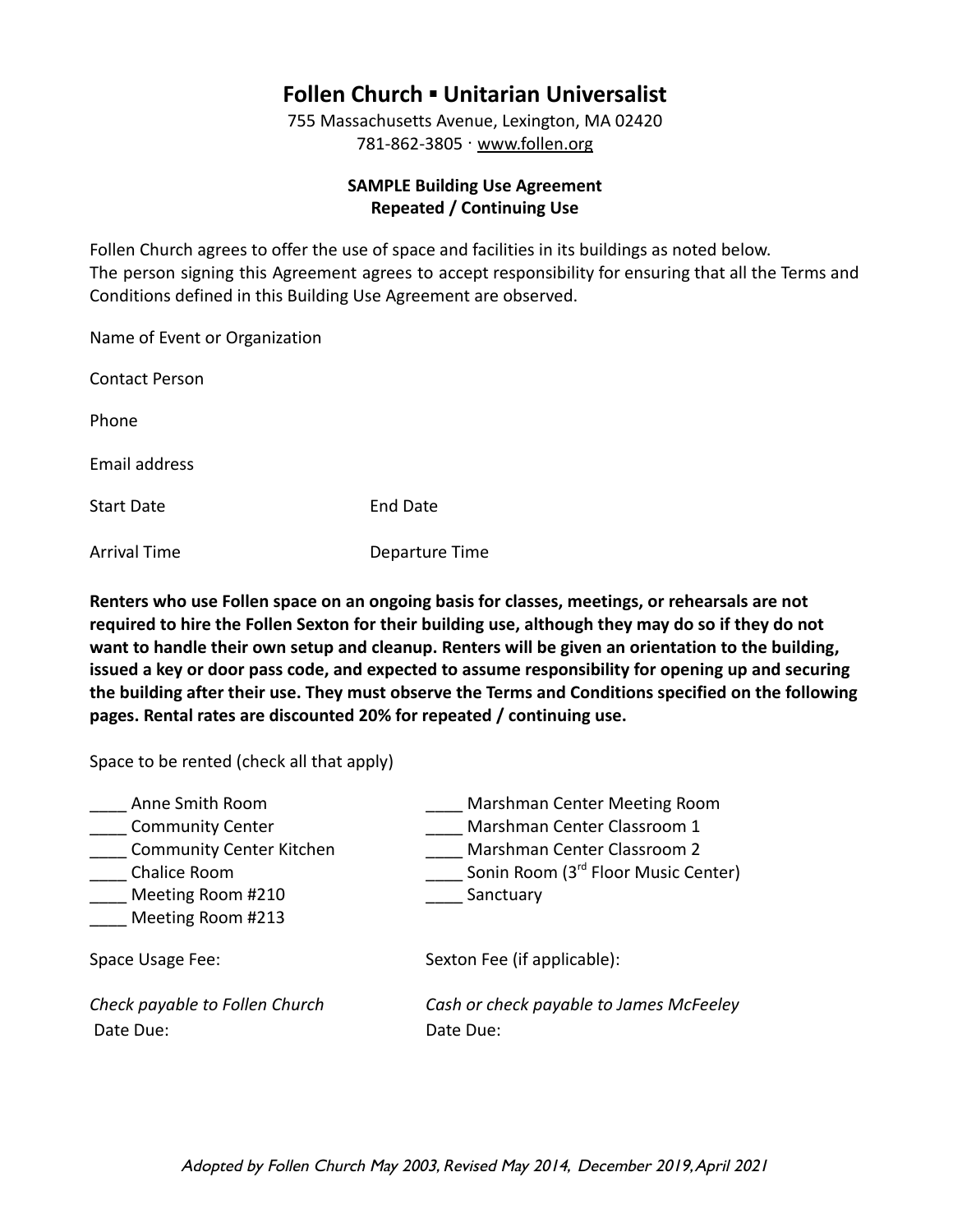**Terms and Conditions** of using space at Follen Church follow on the next two pages, including our current COVID safety guidelines. Please read them carefully. Sign and return this Agreement and keep the second copy for your records. User's signature will indicate that User understands and will abide by the Terms and Conditions. Space reservation will not be complete until Church Administrator has received a signed copy of this Agreement. Send signed copy to businessmanager@follen.org or to Follen Church, Attn: Linda Hein, 755 Massachusetts Ave., Lexington, MA 02420.

#### **Terms and Conditions**

**Smoking,** candles, and any other uses of fire are strictly prohibited.

**Children** must be supervised at all times.

**In the Sanctuary**: No food or beverages are allowed. The piano and pulpit may not be moved from their positions except by Follen staff. Only the existing pews and rear benches may be used for seating. Fire regulations prohibit placement of additional chairs in the aisles.

**Kitchens**: Users must provide their own food supplies, including coffee and paper goods (a list of recommended caterers is available on request of the Church Administrator). Users must comply with all posted food safety rules. No food may be left on the premises, including in the refrigerators. Proper handling of trash and recycling is expected: put recyclables in designated bins, not in trash cans.

**Furniture and Equipment:** All furniture, musical instruments and equipment must be left in the same condition and location in which they were found. Any damage must be reported to the Sexton or Church Administrator, and the cost of repair or replacement will be the responsibility of the User.

**Publicity:** The name "Follen" or "Follen Church" may not be used in the title of any User's event or in conjunction with the event or any meeting except as a description of its location. No use of any kind may be made of the phone number, email address or website of Follen Church in the signs, press releases, publicity or other communications about the event or meeting(s).

**Signs:** Signs may be posted at the Church on the day of rental using painter's tape, but must be removed upon departure. Nails, tacks, screw hooks, and adhesive tape may not be used.

**Insurance and Liability:** Follen's insurance does not cover outside users -- neither individuals nor groups -- who are conducting non-church activities on Follen Church property. By signing this Building Use Agreement, outside parties using the building, whether for a fee or not, agree to indemnify and hold harmless Follen Church and its officers, agents, employees, members, and officers from and against any and all liability, action, claim, demand, loss, expense, or damage (including reasonable attorneys' fees) caused by or arising in connection with this rental event. This includes signed members of Follen Church who are renting space for private events.

**Handicapped accessibility:** The main building, 755 Massachusetts Ave., is fully accessible by elevator. In the Marshman Center (next door at 763 Mass. Ave.), the first floor meeting room is accessible by a ramp. Access to the Marshman Center second floor classrooms requires climbing a flight of stairs.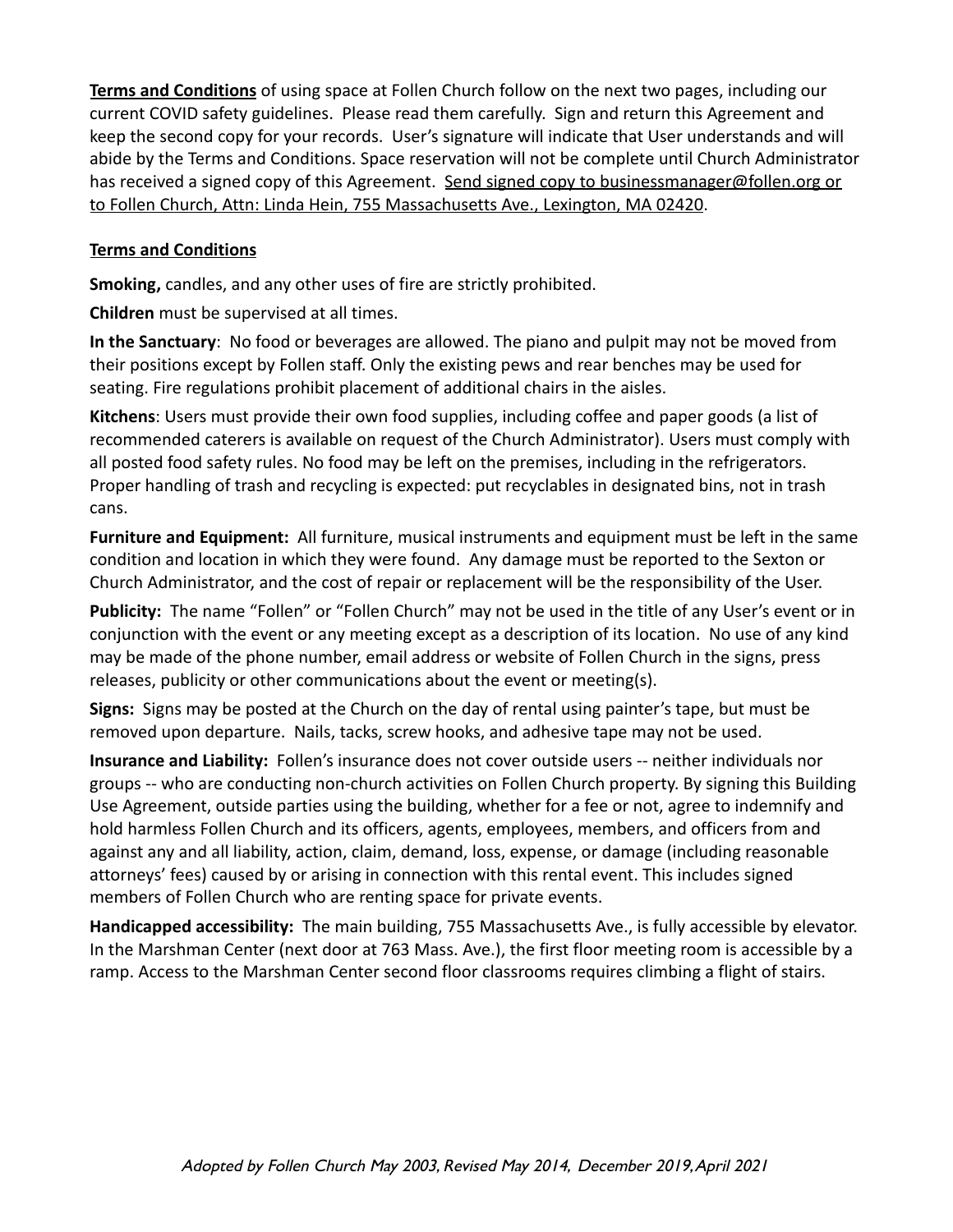**Parking:** Parking is permitted in the church-owned lot across the street from the Sanctuary and on the street except where indicated by signs. Designated handicapped spaces are available near the building. No other cars are permitted to park in the driveway alongside the church building. Do not park in the designated minister's spot at any time, and do not park in the designated Fire Lane in front of the Waldorf School next door to Follen. *Please encourage your attendees to use the pedestrian-activated light to cross Massachusetts Ave.*

**Safety:** Although Follen makes every effort to provide a safe and secure environment in its buildings and on its grounds, outside renters must accept ultimate responsibility for safety at their events.

**Miscellaneous:** Thermostats may not be adjusted, nor may any furniture or equipment be removed for use out of doors of the church buildings, nor may any posters or other materials on the walls of the buildings be removed without consulting the Sexton or Church Administrator.

The use of the buildings and facilities of Follen Church Society is subject to the laws of the Town of Lexington and the Commonwealth of Massachusetts. The person signing this Agreement accepts responsibility for compliance with these laws and with the Terms and Conditions of this Agreement.

#### **COVID-19 Guidelines:**

#### **For All Events:**

- 1. For any event, please recognize that outdoor gatherings are safer than indoor gatherings.
- 2. Every gathering should have an appointed Safety Observer to remind folks to maintain physical distance, maintain safety hygiene (hand sanitizer and/or handwashing) and to wear masks. Anyone refusing to observe physical distancing, wear a mask or continues to wear a mask improperly will be asked to leave the event.
- 3. Attendance must be kept with full names and contact information for any future contact tracing. An exception may be made for Alcoholics Anonymous.
- 4. If someone attends an event at Follen and later is diagnosed with Covid-19, we will rapidly alert attendees. Events may have to be cancelled with short notice.
- 5. Proper mask-wearing is mandatory for all those present over the age of three.
- 6. Maintain a physical distance of a minimum 6 feet apart for each household.
- 7. Minors need a parent or designated adult present. FUUY Youth Group may be granted special permission for occasional gatherings which do not require parental attendance, but do require a 1:6 adult to youth ratio, with a minimum of 3 adults present.
- 8. Consideration must be given to inclusivity, accessibility, and equity when planning gatherings.

#### **Indoors:**

- 1. We follow the state guidelines, keeping indoor use to a minimum. Meeting outdoors is still safer.
- 2. We still expect, at this stage, that all people using our space indoors will remain distanced and masked, even if vaccinated. Our space is used by a mix of people, some of whom will not be able to be vaccinated for some time.
- 3. We are allowing use of three rooms that are large enough to allow for meaningful social distancing: the Sanctuary, the Sonin Music Room, and the Community Center. The main kitchen will be available for food preparation. Note that the three rooms, the Sanctuary, the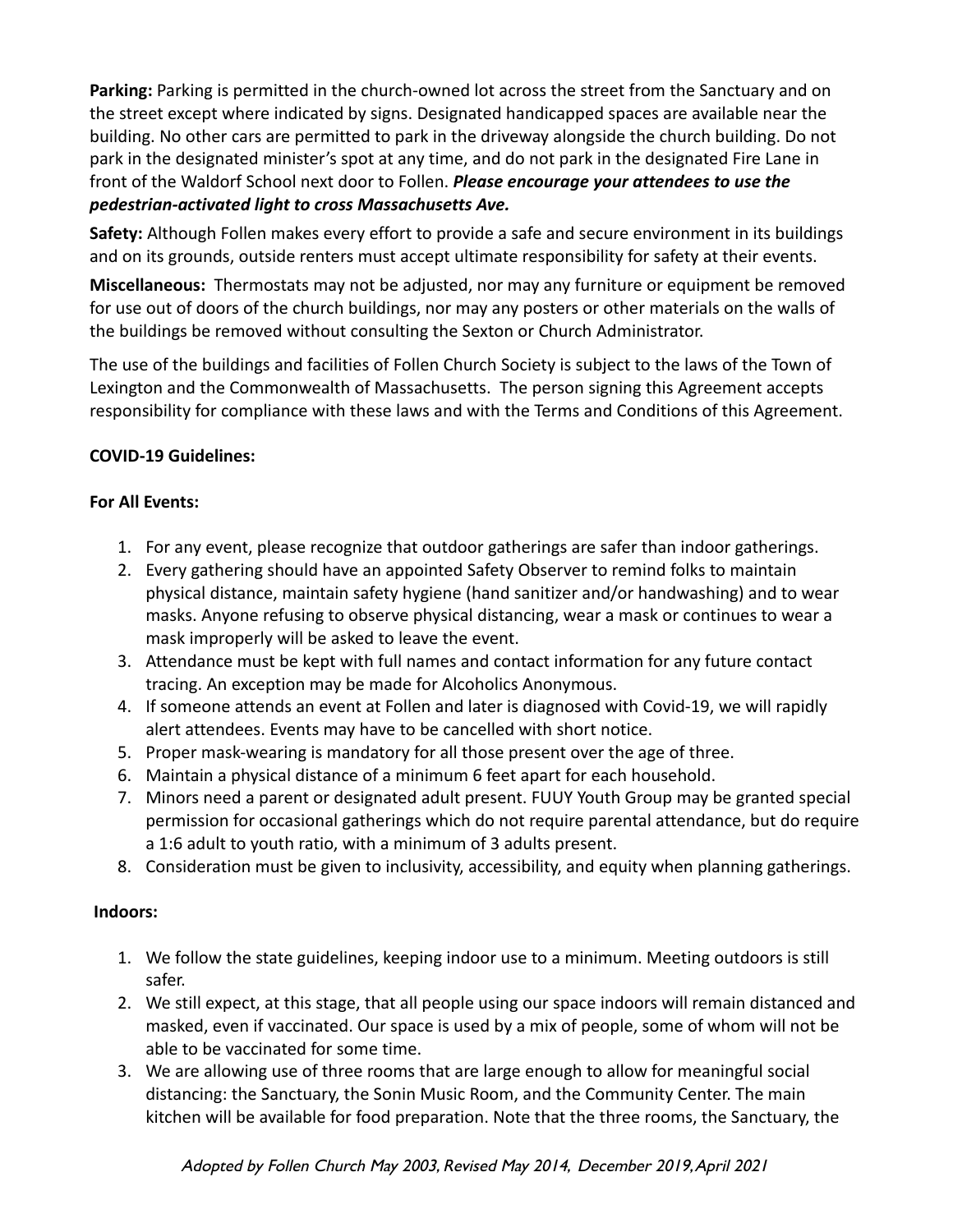Sonin Room, and the Community Center / Kitchen are on separate ventilation / air recirculation systems.

- 4. Sanctuary: maximum of 46 people
- 5. Sonin Room: maximum of 16 people
- 6. Community Center: maximum of 30 people
- 7. Kitchen: maximum of 4 people (no eating or drinking allowed at this time)
- 8. No unmasked performance is permitted with an audience present.
- 9. Unmasked musicians, maintaining 25 foot distance (unless in the same household) can create recordings of vocal or wind instruments with no audience present.
- 10. Masked musicians, maintaining 10 foot distance (unless in the same household) can create recordings with no audience present. Bell covers are recommended.
- 11. Indoor choir practices will not resume until September 2021 at the earliest.
- 12. No food or drink will be served at indoor events. People may bring their own beverage as needed.
- 13. Individuals preparing food for consumption by others must be masked and gloved, use hand sanitizer and wash hands frequently. While the kitchen may not be used to prepare food for indoor or outdoor gatherings, it may be used for example to prepare food for a shelter.
- 14. Hand sanitizer must be available for usage at several locations, readily available to those in attendance. We recommend use of hand sanitizer or hand-washing immediately upon entering the building.
- 15. Event participants are expected to clean up after themselves. A more thorough cleaning of all areas used will be conducted by Follen's sexton following the event.
- 16. Windows must be opened during events in the Sonin room to allow in outside air, and closed at the conclusion of the event. Other rooms incorporate outside air automatically and opening windows is optional, but recommended. Ensure all windows are closed at the conclusion of the event.
- 17. We recommend using the open stairway to access different floors. The elevator should only be used when necessary for accessibility or moving equipment.

#### **Outdoors:**

- 1. We will follow the state guidelines, which as of March 22, 2021 allow a maximum of 150 people gathered outdoors.
- 2. To maintain attendance under 150, any worship or event planned will include a sign-up.
- 3. Masks are mandatory.
- 4. No food or drink may be served.
- 5. Bathrooms are available indoors and people are expected to wear masks indoors.
- 6. If the event includes live music and/or communal singing, participants must be masked and 10 feet distanced. An unmasked performer can sing or play a wind instrument with 25 foot distancing from those gathered. Bell covers are recommended for wind instruments.